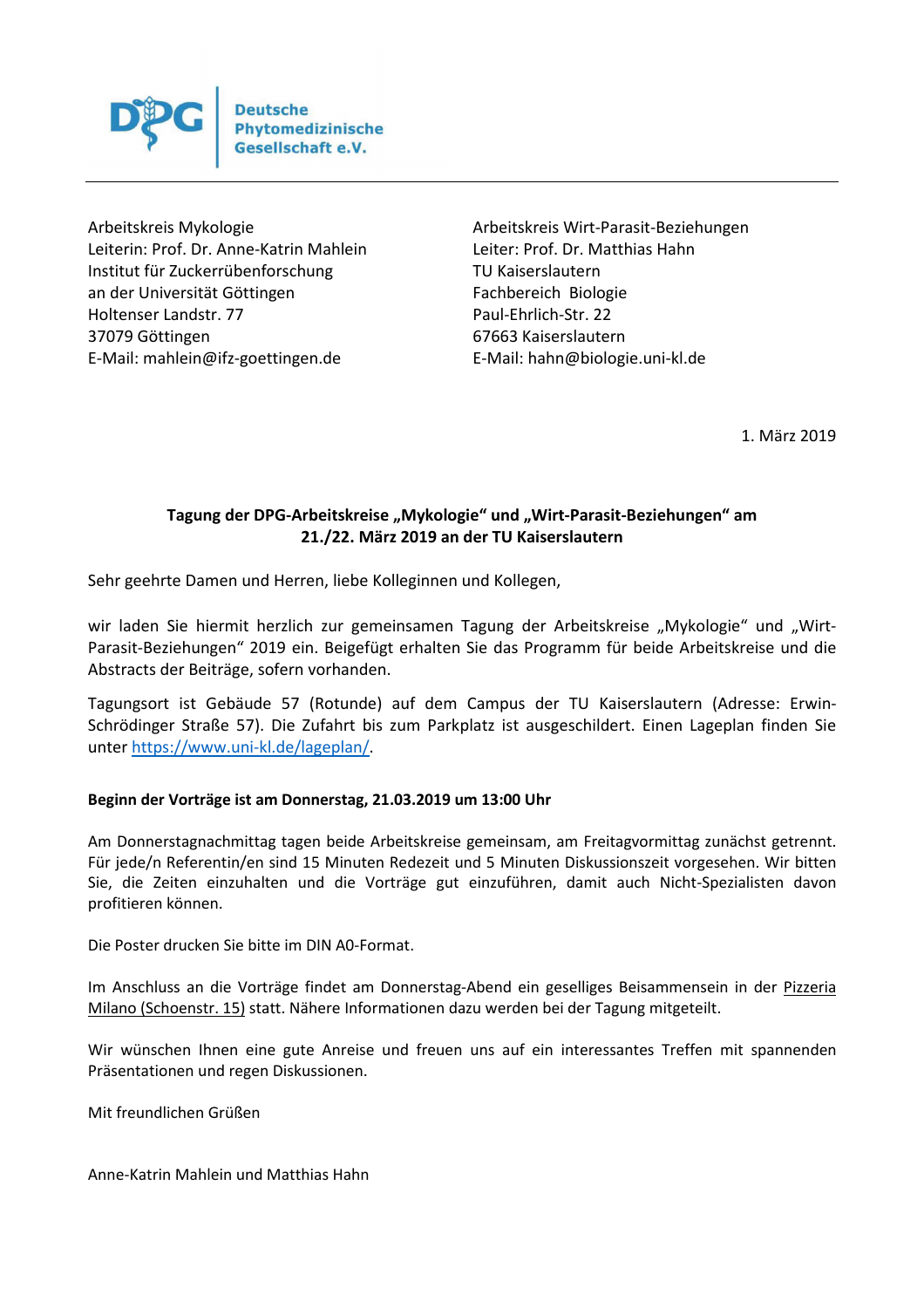

# Jahrestreffen der Arbeitskreise "Mykologie" und "Wirt-Parasit-Beziehungen" 2019 **Programm**

# **Donnerstag, 21.3.19 (TU Kaiserslautern, Geb. 72, Rotunde: Beide Arbeitskreise gemeinsam)**

| 13:00 Uhr | <b>BEGRÜSSUNG</b>                                                                                                                                                                                                                                                                                                                                                                                         |
|-----------|-----------------------------------------------------------------------------------------------------------------------------------------------------------------------------------------------------------------------------------------------------------------------------------------------------------------------------------------------------------------------------------------------------------|
| 13:10 Uhr | Pathogen small RNAs as host immune suppressors<br>Arne Weiberg (LMU München)                                                                                                                                                                                                                                                                                                                              |
| 13:30 Uhr | Bioinformatics tools for identification of candidate sRNA effectors in bidirectional cross-<br>kingdom RNA communication between plants and plant microbes<br>Ena Secic, Karl-Heinz Kogel (Univ. Gießen)                                                                                                                                                                                                  |
| 13:50 Uhr | Generation of recessive disease resistance by using CRISPR/Cas genome editing in oilseed<br>rape (Brassica napus) genome<br>Michael Pröbsting, Dirk Schenke, Steffen Rietz, Daguang Cai (Univ. Kiel)                                                                                                                                                                                                      |
| 14:10 Uhr | Identification of <i>Fusarium</i> infection, fungal DNA and mycotoxin contamination in wheat<br>kernels and flour by hyperspectral imaging<br>Elias Alisaac, Jan Behmann, Petr Karlovski, Heinz-Wilhelm Dehne, Anne-Katrin Mahlein<br>(Universität Bonn, Universität Göttingen, IFZ Göttingen)                                                                                                            |
| 14:30 Uhr | Parasitic worms redirect host metabolism via NADPH oxidase-mediated ROS to promote<br>infection<br>M. Shamim Hasan, D. Chopra, C. Matera, O. Chitambo S. Valerie-Mahlitz, S. Janakow-ski, M.<br>Sobczak, A. Mithöfer, T. Kyndt, F. Grundler, S. Siddique (Univ. Bonn et al.)                                                                                                                              |
| 14:50 Uhr | Colletotrichum spp. from soybean cause disease on lupin but can also induce plant growth-<br>promoting effects<br>Louisa Wirtz <sup>1</sup> , Nelson Massola Júnior <sup>2</sup> , Renata Linhares <sup>2</sup> , Brigitte Ruge-Wehling <sup>3</sup> , Ulrich<br>Schaffrath <sup>1</sup> , Marco Loehrer <sup>1</sup> ( <sup>1</sup> RWTH Aachen, <sup>2</sup> São Paulo, <sup>3</sup> JKI Groß Lüsewitz) |
| 15:10 Uhr | <b>KAFFEEPAUSE &amp; POSTER-PRÄSENTATIONEN</b>                                                                                                                                                                                                                                                                                                                                                            |
|           |                                                                                                                                                                                                                                                                                                                                                                                                           |
| 16:10 Uhr | The Link: Plant immune responses and their epigenetic regulation<br>Aline Koch (Univ. Gießen)                                                                                                                                                                                                                                                                                                             |
| 16:30 Uhr | Mining and systematic analysis of the effector repertoire of Ustilago hordei during host<br>colonization<br>Bilal Ökmen, Gunther Döhlemann (Univ. Köln)                                                                                                                                                                                                                                                   |
| 16:50 Uhr | Causes and mechanisms for alterations in the sensitivity of Cercospora beticola towards<br><b>DMI</b> fungicides<br>Maximilian Müllender, Gerd Stammler, Anne-Katrin Mahlein, Mark Varrelmann (IFZ<br>Göttingen, BASF)                                                                                                                                                                                    |
| 17:10 Uhr | Deciphering the mode of action of the fungal germination inhibitor scopoletin<br>Verena Wanders, S. Kind, D. Spencer, G. Beckers, U. Conrath, C. Langenbach (RWTH Aachen)                                                                                                                                                                                                                                 |
| 17:30 Uhr | Molecular characterization of the phytotoxic protein Hrp1 from Botrytis cinerea<br>David Scheuring, Tanja Jeblick, Thomas Leisen, Matthias Hahn (TU Kaiserslautern)                                                                                                                                                                                                                                       |
| 17:50 Uhr | Mycoviruses in the rust fungus Uromyces fabae<br>Janina Seitz, Ralf T. Vögele, Tobias Link (Univ. Hohenheim)                                                                                                                                                                                                                                                                                              |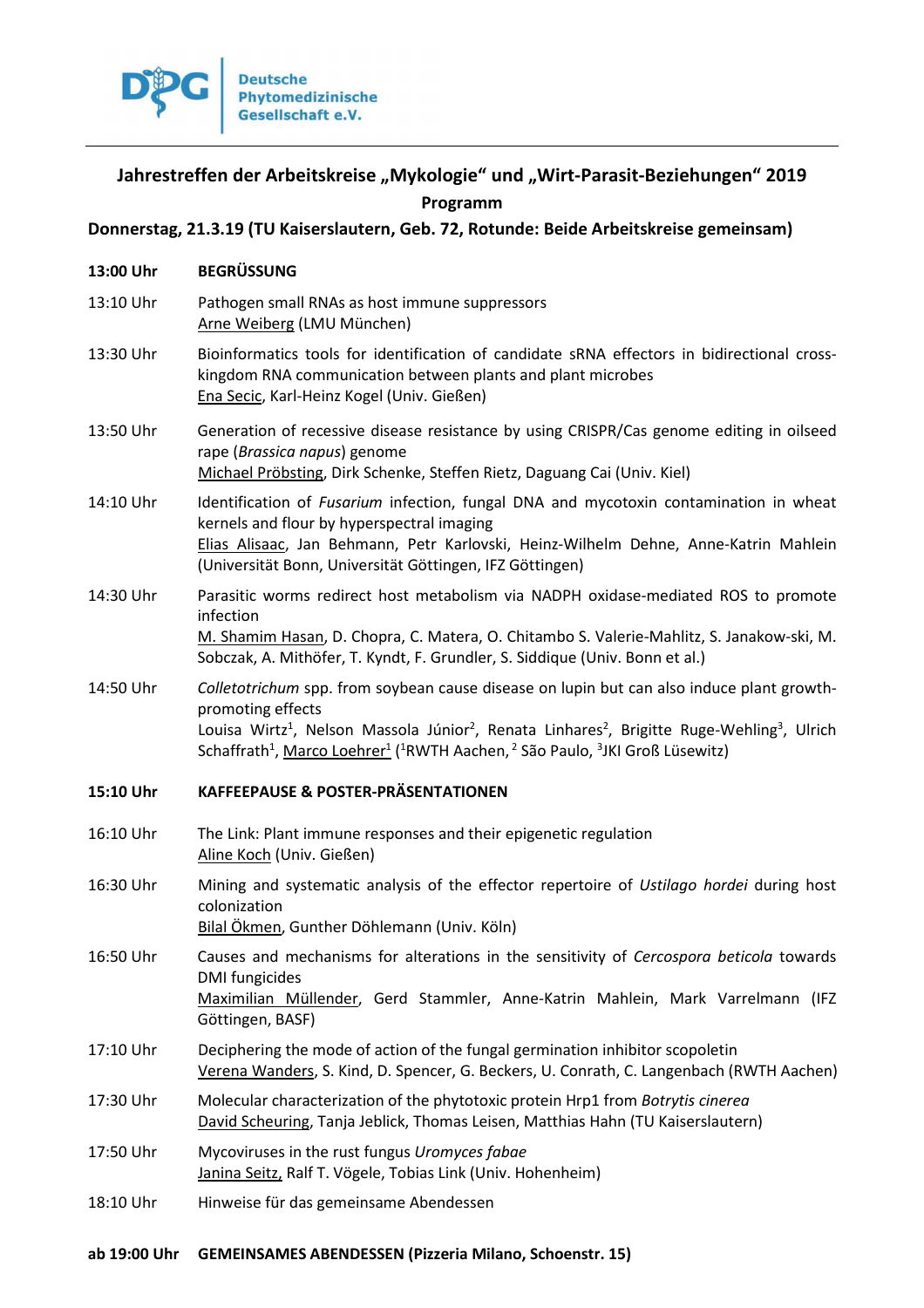

## **Freitag, 22.3.19 (AK Wirt-Parasit-Beziehungen: Geb. 57, Rotunde)**

| 8.30 Uhr   | AtGLP5, a germin-like protein of Arabidopsis thaliana, is a novel player in plant resistance<br>mechanisms<br>Yan Zhao, Ronja Wonneberger, Wanzhi Ye, Zheng Zhou, Steffen Rietz, Daguang Cai (Univ.<br>Kiel) |
|------------|--------------------------------------------------------------------------------------------------------------------------------------------------------------------------------------------------------------|
| $8:50$ Uhr | Role of the oligomerization of the B-lectin receptor kinase LORE in immune signaling<br>Sabine Eschrig, Stefanie Ranf (TU München)                                                                           |
| 9:10 Uhr   | Disclosing MPK interaction partners by XL-TAP-MS in Arabidopsis thaliana<br>Franz Leißing, Nicola Huck, Werner L., Huang L., Uwe Conrath, Gerold Beckers (RWTH<br>Aachen)                                    |
| 9:30 Uhr   | Diversity and evolution of Resistance genes in wild tomato<br>Remco Stam (TU München)                                                                                                                        |
| 9:50 Uhr   | Impact of small secreted maize proteins on pathogenicity during Ustilago maydis infection<br>Isabell-Christin Fiedler, Johannes Gössele, Karina van der Linde (Univ. Regensburg)                             |

# **Freitag, 22.3.19 (AK Mykologie: Geb. 52, Hörsaal 52-206)**

| 8.30 Uhr                           | Comparison of different fungicide application criteria based on Cercospora leaf spot |
|------------------------------------|--------------------------------------------------------------------------------------|
|                                    | development and spore flight for Cercospora leaf spot control                        |
|                                    | Frederike Imbusch, Tobias Erven, Mark Varrelmann (IFZ Göttingen)                     |
| $\sim$ $\sim$ $\sim$ $\sim$ $\sim$ |                                                                                      |

- 8:50 Uhr Sensitivity of grape powdery mildew (*Erysiphe necator*) towards demethylation inhibitors Anna Huf, Gerd Stammler (BASF, Limburgerhof)
- 9:10 Uhr Hyperspectral imaging of sugar beet leaves in the UV range Anna Brugger, Jan Behmann, Ulrike Steiner, Anne-Katrin Mahlein (Universität Göttingen, IZF Göttingen)
- 9:30 Uhr In-field detection of yellow and brown rust of wheat with hyperspectral sensors David Bohnenkamp, Jan Behmann, Anne-Katrin Mahlein (Universität Bonn, IZF Göttingen)
- 9:50 Uhr *Trichoderma* spp. und Chitosan Entwicklung einer Kombinationsstrategie zur Kupferreduktion im Weinbau Verena Küpper, Andreas Kortekamp (DLZ, Neustadt a.d. Weinstraße)

**10:10 – 10.50 Uhr KAFFEEPAUSE / POSTER-PRÄSENTATION (Geb. 57)**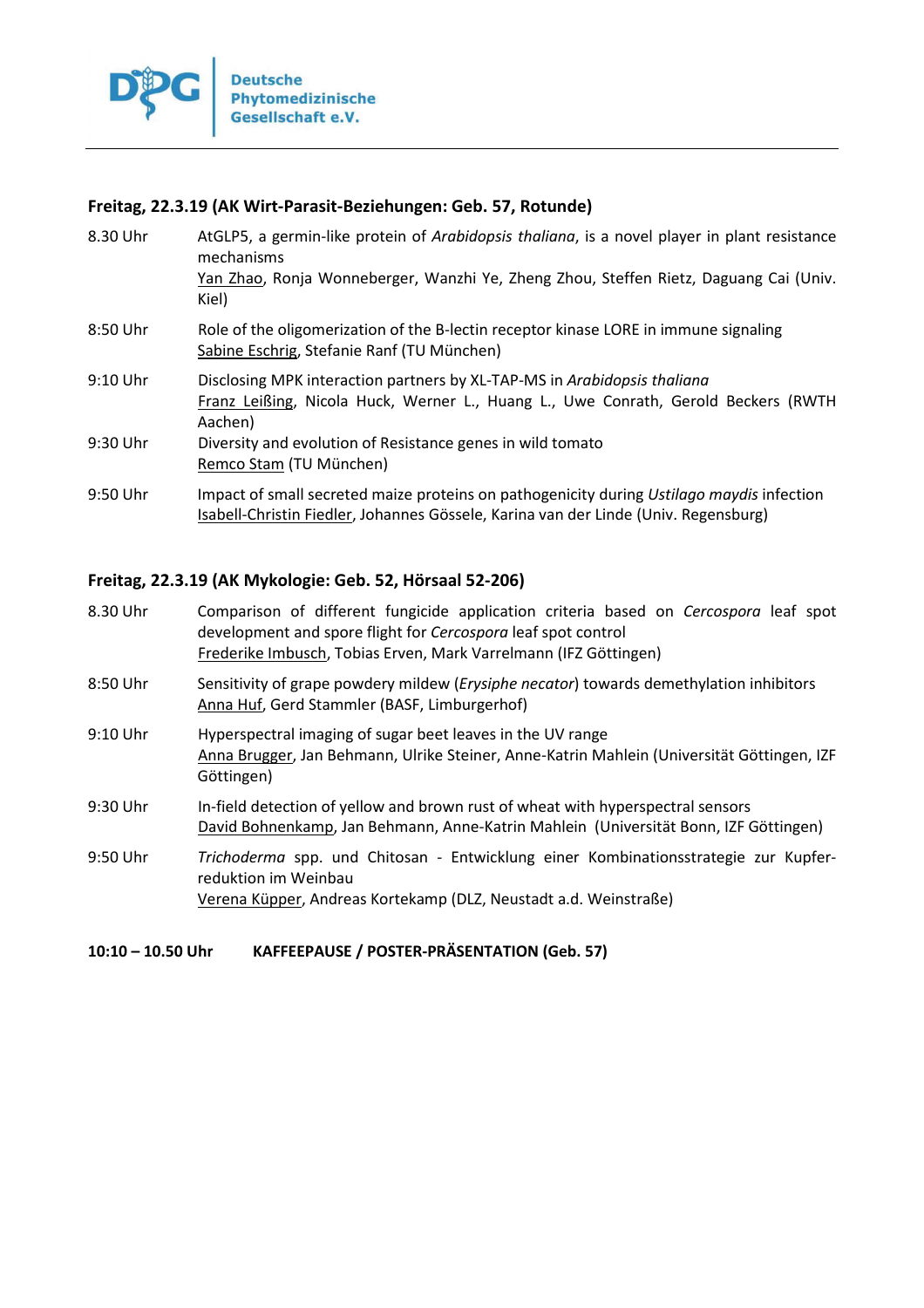

# **Freitag, 22.3.19 (beide Arbeitskreise: Geb. 57, Rotunde)**

| 10:50 Uhr | Arabidopsis thaliana needs cell surface receptors for recognition of nonspecific elicitors of<br>Fusarium spp.<br>Ralf Hückelhoven (TU München)                                                                                                                                                                                                                                                                 |
|-----------|-----------------------------------------------------------------------------------------------------------------------------------------------------------------------------------------------------------------------------------------------------------------------------------------------------------------------------------------------------------------------------------------------------------------|
| 11:10 Uhr | Tricky parasites: How nematodes take their vitamins from plants<br>Clarissa Hiltl, Florian Grundler (Univ. Bonn)                                                                                                                                                                                                                                                                                                |
| 11:30 Uhr | Magnaporthe oryzae HOG-signaling mutants as tools to explore mechanisms of fungicide<br>resistance and host specificity<br>Stefan Bohnert <sup>1,2</sup> , Florencia Casanova <sup>2</sup> , Alex Wegner <sup>2</sup> , Stefan Jacob <sup>1,3</sup> , Ulrich Schaffrath <sup>2</sup> ,<br>Eckhard Thines <sup>1,3</sup> ( <sup>1</sup> IBWF Kaiserslautern; <sup>2</sup> RWTH Aachen; <sup>3</sup> Univ. Mainz) |
| 11:50 Uhr | Endophytic coming out: Epichloë festucae establishes an epiphyllous network on the<br>surface of Lolium perenne leaves by development of an expressorium, an appressorium-like<br>leaf exit structure<br>Yvonne Becker, Matthias Becker, Kimberly Green, Barry Scott (JKI Braunschweig)                                                                                                                         |
| 12:10 Uhr | Synthesis of $\alpha$ -1,3-glucan is required for cell wall function, hyphal polarity, differentiation of<br>infection structures and full virulence of Colletotrichum graminicola<br>Maximilian Groß, Holger Deising (Univ. Halle-Wittenberg)                                                                                                                                                                  |
| 12:30 Uhr | Optimising scopoletin biosynthesis for engineering disease resistance in crops<br>Alexander Beesley <sup>1</sup> , Sebastian Beyer <sup>1</sup> , Philipp F.W. Rohmann <sup>1</sup> , Verena Wanders <sup>1</sup> , Holger<br>Schultheiss <sup>2</sup> , Uwe Conrath <sup>1</sup> , Caspar Langenbach <sup>1</sup> ( <sup>1</sup> RWTH Aachen, <sup>2</sup> BASF Ludwigshafen)                                  |
| 12:43 Uhr | Crop protection by secondary metabolism pathway engineering<br>David Spencer, Sebastian Beyer <sup>1</sup> , Philipp F.W. Rohmann <sup>1</sup> , Verena Wanders <sup>1</sup> , Holger<br>Schultheiss <sup>2</sup> , Uwe Conrath <sup>1</sup> , Caspar Langenbach <sup>1</sup> ( <sup>1</sup> RWTH Aachen, <sup>2</sup> BASF Ludwigshafen)                                                                       |

## **12:55 Uhr Termin & Ort für Arbeitskreistreffen 2020, Verabschiedung**

#### **Poster**

**P1: PDF2.2 is an antifungal protein and involved in plant-***Verticillium* **interactions**  Shailja Singh, Wanzhi Ye, Daguang Cai (Universität Kiel)

**P2: A reporter-based study on phytohormone production in the interaction of the endophytic beneficial fungus** *Piriformospora indica* **with barley** 

Jennifer Thielmann, Karl-Heinz Kogel (Universität Gießen)

**P3: Towards an understanding of bidirectional RNA communication in the interaction of** *Fusarium graminearum* **with barley** 

Bernhard Werner, Aline Koch, Karl-Heinz Kogel (Universität Gießen)

# **P4: Morphological and molecular characterization of** *Diaporthe***/***Phomopsis* **species associated with soybean seed decay**

Behnoush Hosseini, Ralf Vögele (Universität Hohenheim)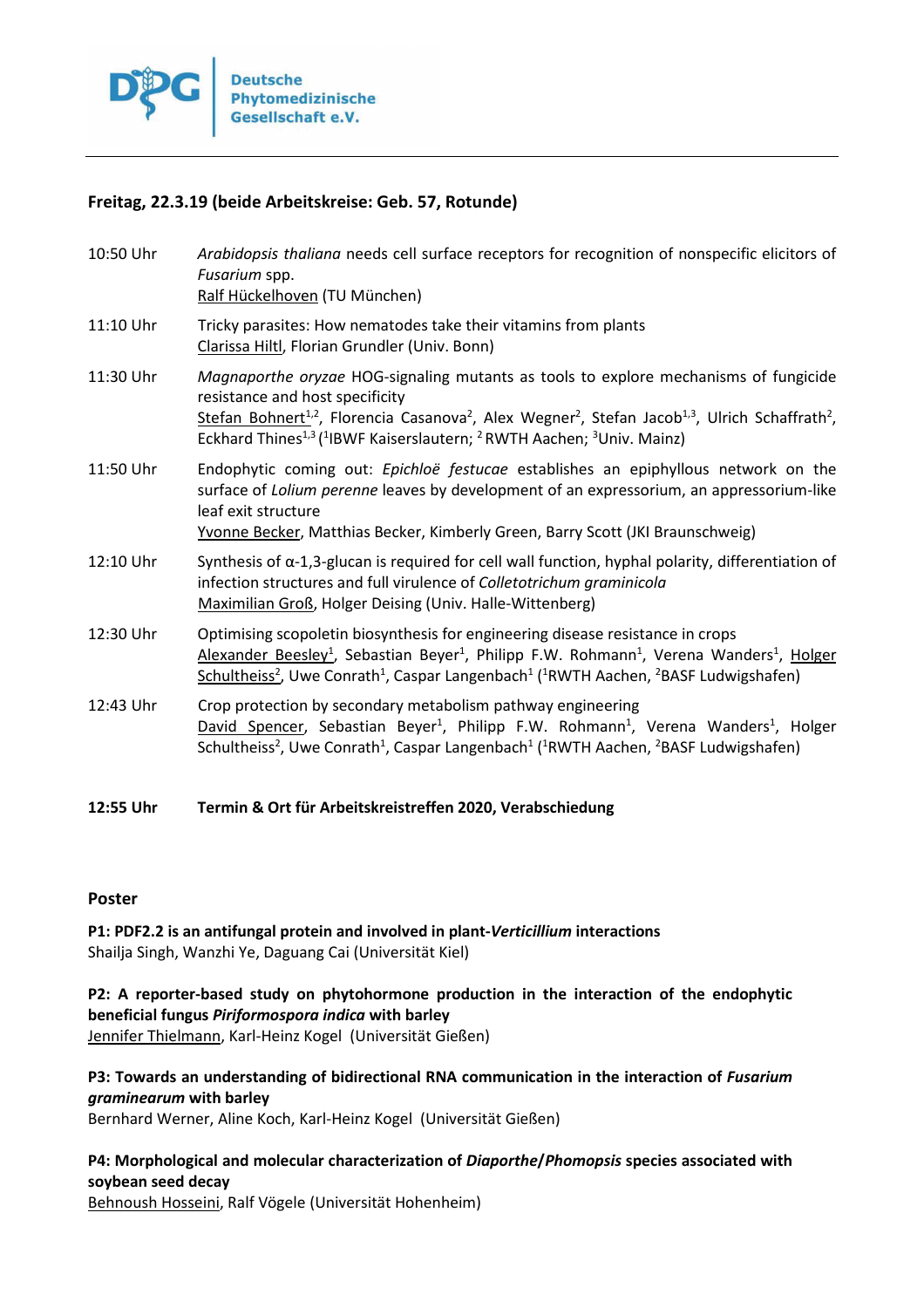## **P5: A combination of UAV based hyperspectral imaging and modern data analysis could provide non-invasive disease detection for precision farming**

Stefan Thomas, Ralf Vögele (Universität Hohenheim)

**P6: Monitoring** *Rhizoctonia solani* **in sugar beet by hyperspectral images on a single plant scale**  Abel Barreto, Stefan Paulus, Mark Varrelmann, Anne-Katrin Mahlein (IFZ Göttingen)

**P7: Epidemiology studies over kiwifruit decline reveal interactions between flooding and biotic factors** 

Francesco Savian, Rita Musetti, Paolo Ermacora, Marta Martini (Universität Udine, Italy)

## **P8: Nonhost resistance protein OsJAC1 and its domain orthologues confer resistance in mono- but not in dicotyledonous plants**

Christian Kirsch, Lara Vogel, Lara Esch, Jana Czichowlas, Maike Schmitz, Ulrich Schaffrath (RWTH Aachen)

**P9: Characterization of putative virulence genes from the rice blast pathogen** *Magnaporthe oryzae* Alex L. Wegner, Florencia Casanova, Ulrich Schaffrath (RWTH Aachen)

**P10: Deletion of the putative histone methyltransferase SrSET-2 leads to filamentous growth in**  *Sporisorium reilianum* **f. sp.** *zeae* Imke Johanna Temme, Jan Schirawski (RWTH Aachen)

**P11: Genes of** *Sporisorium reilianum* **cluster 7\_11 contribute to host-specific suppression of plant defense in sorghum** 

Xiangang Li, Jan Schirawski Schirawski (RWTH Aachen)

**P12: Influence of localization on the function of the** *Sporisorium reilianum* **effector "Suppressor of Apical Dominance 1"** 

Tobias Reinicke, Jan Schirawski Schirawski (RWTH Aachen)

**P13: Unraveling the role of secreted effectors in complex phyllosphere microbial communities**  Katharina Eitzen, Gunther Döhlemann (Universität Köln)

### **P14: De- and re-construction of fungal virulence**

Malaika K. Ebert, Jasper Depotter, Gunther Döhlemann (Universität Köln)

**P15: Cysteine proteases and their inhibitors in microbe-maize root interactions**  Jan Schulze Hüynck, Gunther Döhlemann (Universität Köln)

**P16: Maize PLCPs generate peptides crucial for plant immunity** 

Johana Misas, Gunther Döhlemann (Universität Köln)

### **P17: Cas9HF1 enhanced specificity in** *Ustilago maydis*

Weiliang Zuo, Gunther Döhlemann (Universität Köln)

**P18: Effector repertoire evolution in smut pathogens** 

Jasper Depotter, Gunther Döhlemann (Universität Köln)

**P19: Elucidating the lifestyle of the basidiomycete yeast** *Moesziomyces* **sp.**  Priyamedha Sengupta, Katharina Eitzen, Eric Kemen<sup>1</sup>, Gunther Döhlemann (Universität Köln, <sup>1</sup>Univ. Tübingen)

**P20: Identification of** *U. maydis* **effectors targeting components of quantitative disease resistance in maize** 

Selma Schurack, Gunther Döhlemann (Universität Köln)

**P21: How does** *Ustilago maydis* **modulate the cytoskeleton of maize to promote virulence?**  Luyao Huang and Gunther Döhlemann (Universität Köln)